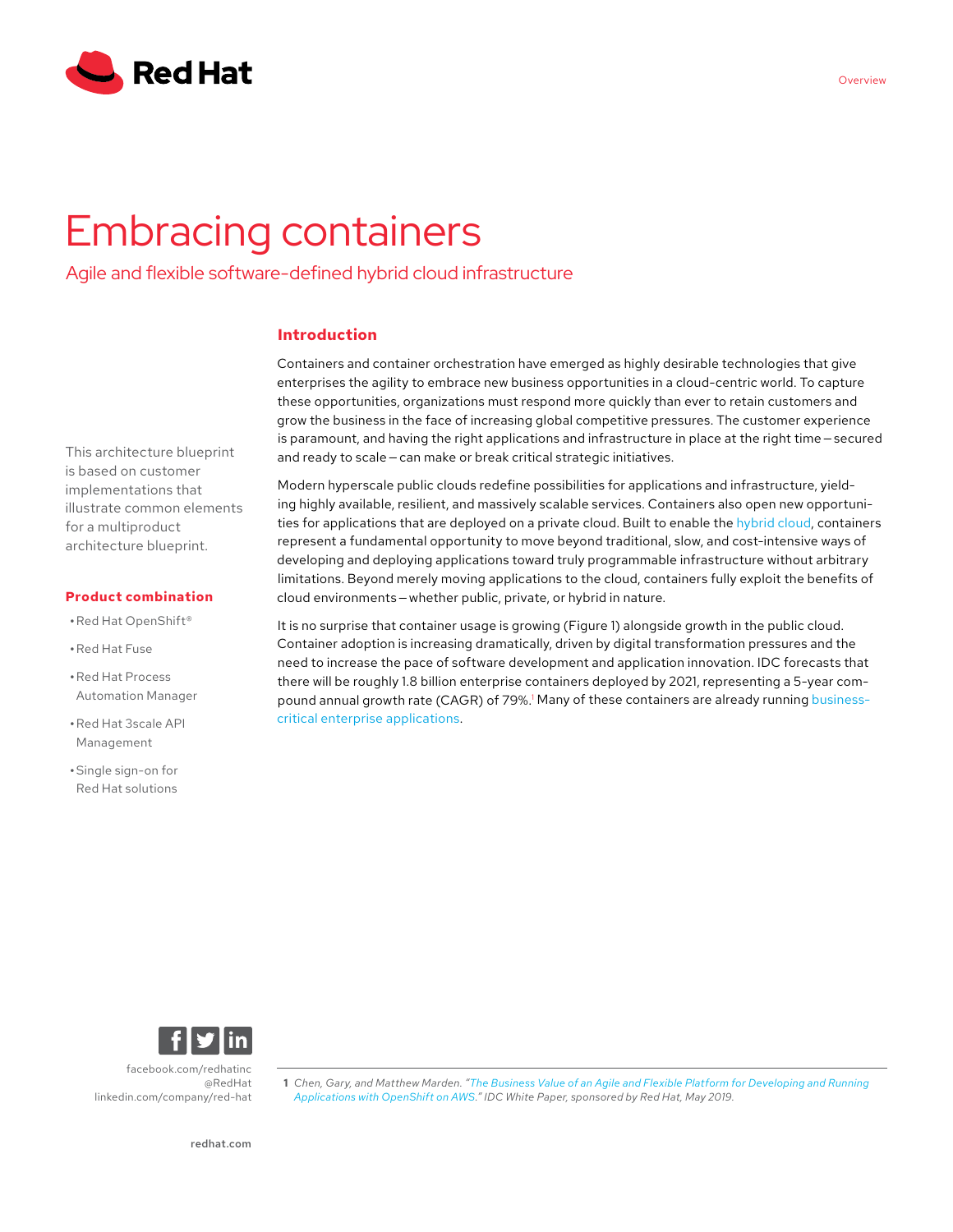



# **Beyond virtualization: Faster innovation requires better tools**

Many organizations say that they want to innovate with their applications and services. Unfortunately, many are stuck spending most of their resources maintaining their existing legacy application infrastructure — leaving innovation as an opportunity cost. Virtualization and virtualized applications contributed significantly to better infrastructure utilization through server consolidation. Containers, orchestration, and cloud infrastructure take these gains further, bringing speed, agility, and portability to app development and deployment.

#### **What are containers?**

Containers allow you to package and isolate applications with their entire runtime environment - all of the files necessary to run. While this sounds like a simple technical innovation, it fundamentally changes the application landscape. With containers, applications can be moved between environments (e.g., dev, test, production) while retaining full functionality. Containerized applications can also be deployed equally on private, public, or hybrid cloud infrastructure. Containers are also an essential part of IT security. By building security into the container pipeline and defending your infrastructure, container-based applications are reliable, scalable, and trusted.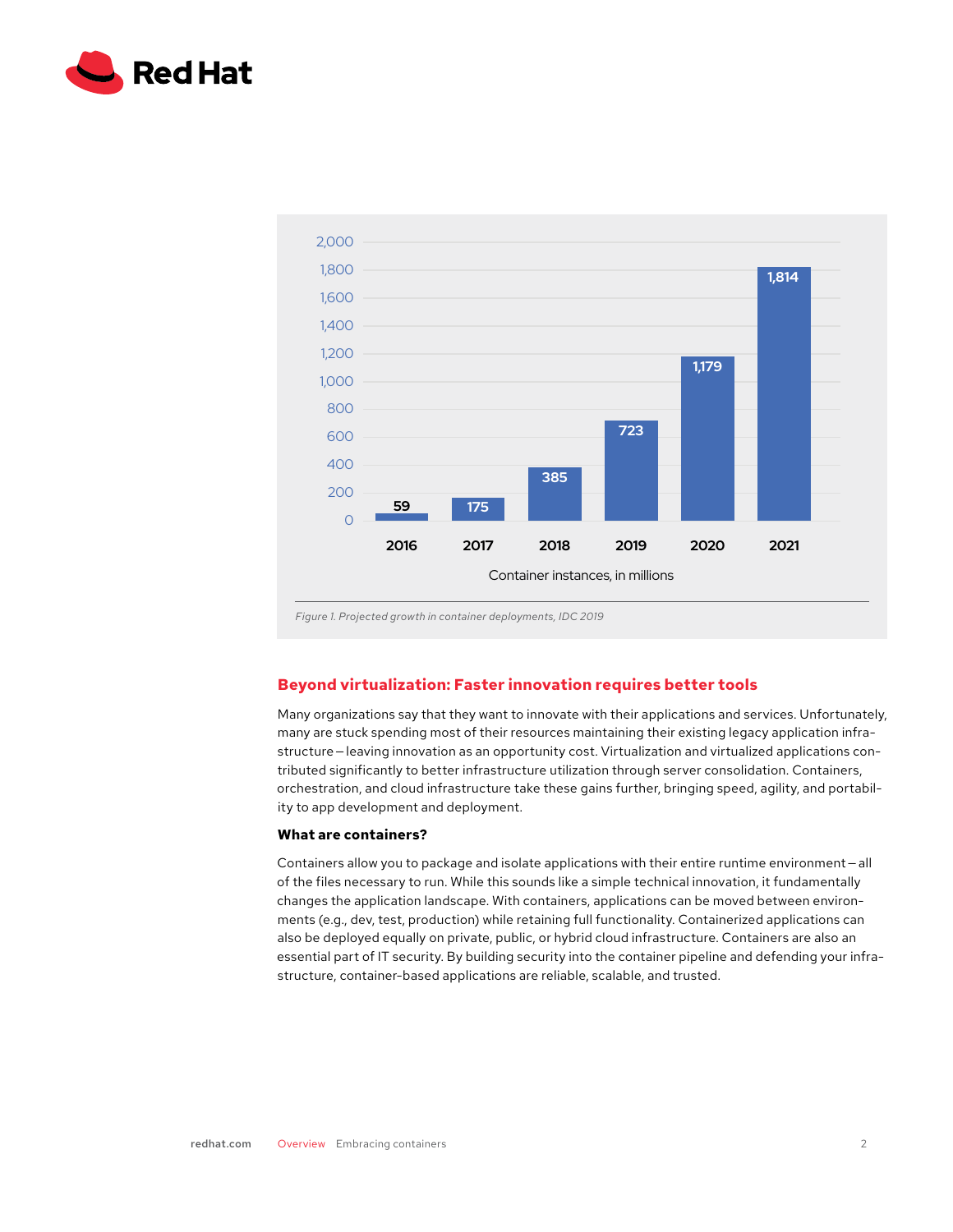

#### **Business benefits of Red Hat OpenShift**

IDC found that customers deploying Red Hat OpenShift realized considerable business benefits, including:2

- **•** 661% return on investment (ROI).
- **•** 5 months to payback.
- **•** 54% lower 5-year cost of operations.
- **•** More than 2 times more new applications per year.
- **•** 24% higher application developer productivity.
- **•** US\$32.9 million higher revenue per year per organization.
- **•** 80% less unplanned downtime.
- **•** 49% more efficient IT infrastructure teams.

## **Why use containers?**

Shortening the system development life cycle has become critical, along with providing continuous delivery and high software quality. Containers help because they reduce conflicts between your development and operations teams by separating areas of responsibility. Developers can focus on their apps, while operations can focus on the infrastructure. Because [Linux® containers](https://www.redhat.com/en/topics/containers) are open source technology, the latest advancements are immediately available. Container technologies — including [CRI-O, Kubernetes](https://cri-o.io), and Docker — help your team simplify, accelerate, and orchestrate application development and deployment.

## **What is container orchestration?**

[Container orchestration](https://www.redhat.com/en/topics/containers/what-is-container-orchestration) manages container deployments across an enterprise. Kubernetes, originally designed by Google and maintained by the [Cloud Native Computing Foundation,](https://www.cncf.io/) is an open source platform that automates and orchestrates container operations. It eliminates many of the manual processes involved in developing and scaling containerized applications. Kubernetes gives you the platform to schedule and run containers on clusters of physical or virtual machines. It also offers developers a self-service environment for building applications and delivers full-stack automated operations on any infrastructure.

## **What can you do with containers?**

When your business needs portability across multiple environments, containers are an easy decision. Containers are appropriate for myriad workloads and use cases ranging from large to small. They give your team the underlying technology needed for a cloud-native development style so that you can get started with DevOps, use continuous integration and continuous delivery (CI/CD), or even go serverless. Container-based applications can work across highly distributed cloud architectures. Containers are the ideal deployment unit for each [microservice](https://www.redhat.com/en/topics/microservices/why-choose-red-hat-microservices) in a microservices architecture, as well as the service mesh network that connects them.

# **Containers benefit the business**

Any new technology transition comes with costs, challenges, and a learning curve, and no technology is worth the investment if it does not promise benefits to the business. Those who have already deployed containers are seeing significant gains. A recent IDC study sponsored by Red Hat  $\bm{{\mathsf{projected}}}$  that [investing in containers will yield a US\\$10.89 million value per organization](https://www.redhat.com/en/resources/idc-openshift-and-aws-business-value-analyst-paper), $^2$  with benefits that include:

- **• Better response to business needs.** Containers facilitate faster time to market by enabling development teams to deliver new applications and features more frequently, and in less time, including across cloud environments.
- **• Increased revenue and business.** With containers, organizations can decrease time to market and react to business opportunities more quickly, delivering higher quality services across disparate business locations.

**<sup>2</sup>** *Chen, Gary, and Matthew Marden. "*[The Business Value of an Agile and Flexible Platform for Developing and Running](https://www.redhat.com/en/resources/idc-openshift-and-aws-business-value-analyst-paper)  [Applications with OpenShift on AWS](https://www.redhat.com/en/resources/idc-openshift-and-aws-business-value-analyst-paper)*." IDC White Paper, sponsored by Red Hat, May 2019.*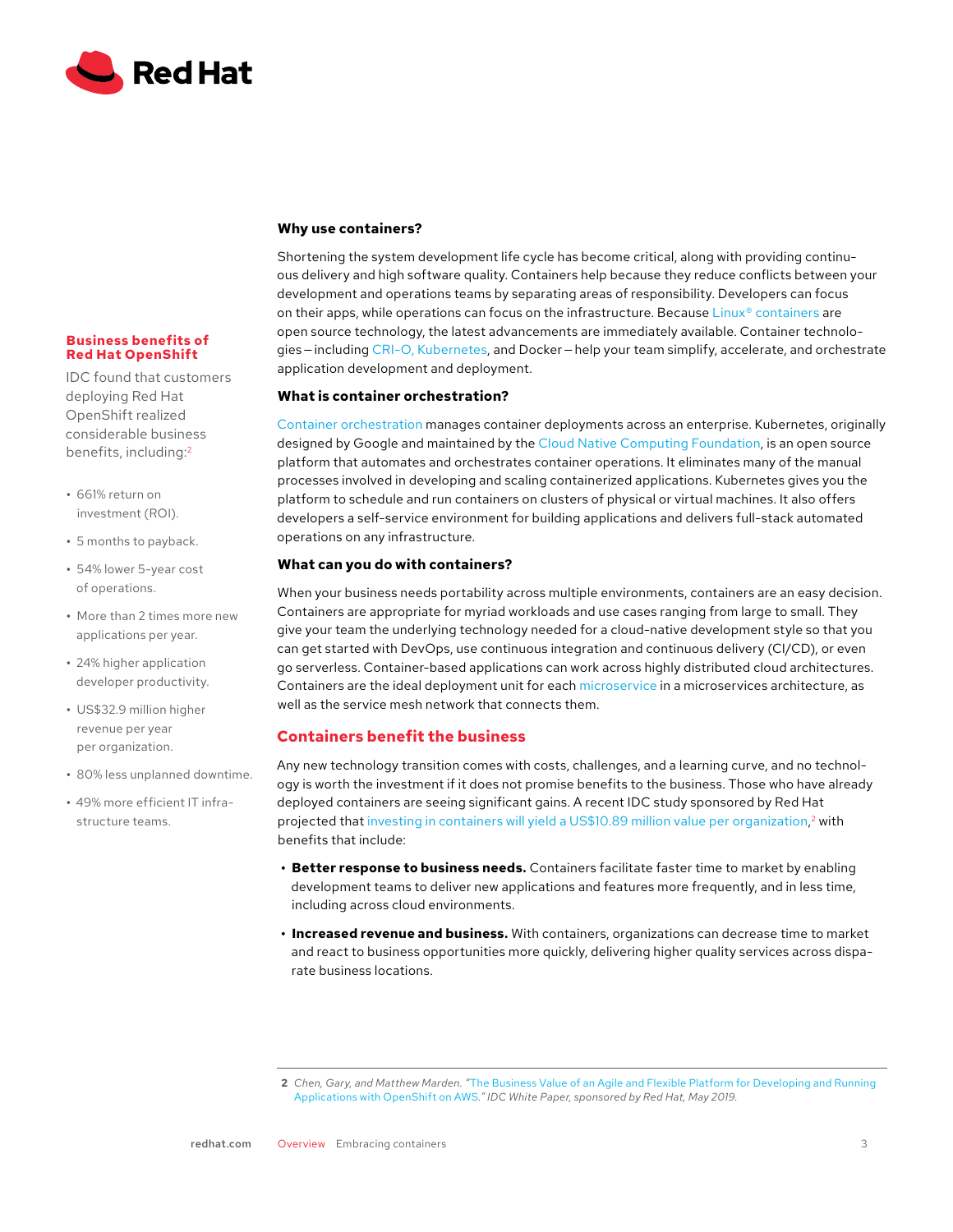

- **• Consolidated management.** Containers reduce the amount of IT staff time required to manage, support, and secure IT environments.
- **• Reduced costs.** Moving to cloud and cloud-native development lowers infrastructure and development costs by reducing the need to purchase and maintain servers and other hardware.

## **Containers help IT accelerate digital transformation**

As IT departments strive to match the pace of business, container technology can play a vital role by speeding digital transformation. Containers make it easy to package applications, and they have fast startup and teardown times because they are portable and lightweight. These attributes make them ideal for encapsulating cloud-native applications. Containers also enable a wide range of technologies and approaches, including automation, orchestration, microservices, CI/CD, and immutable infrastructure. Containers advance digital transformation efforts by:

- **• Accelerating application delivery.** IT teams need to develop applications and infrastructure as quickly as possible while retaining security and software quality. As developers move toward agile methods and DevOps, containers help enable microservices architectures while facilitating fast software pipelines and automated testing to reduce errors in manual release processes.
- **• Enabling cloud-native development.** More than just hosting apps in the cloud, cloud-native app development can employ virtually every modern method of application development and deployment. Microservices, agile development, CI/CD, DevOps, and other cloud-native technologies and techniques help organizations innovate and develop new applications quickly to remain competitive.
- **• Allowing application modernization on your terms.** Organizations need to be able to modernize their existing applications, "lifting and shifting" monolithic applications to the cloud. Containers provide this ability while offering the opportunity to refactor pieces of the application as microservices for additional performance or scalability.
- **• Facilitating cloud-scale automation.** Moving to [cloud-scale](https://simplicable.com/new/cloud-scale) implies scaling applications, systems, and platforms without technical limitations. Together with the public cloud, container orchestration works to deploy and manage distributed cloud-native applications. Fully automated orchestration patterns for common scenarios minimize human error and allow operation at cloud scale with scalability and resilience.

#### **Red Hat OpenShift for hybrid and multicloud deployments**

As powerful and popular as containers are, Red Hat understands that successful enterprise container deployments require more than containers and Kubernetes technology. They need a complete, robust, and proven Kubernetes-based environment that meets the needs of cloud-native applica-tions in an enterprise setting. In response, we offer [Red Hat® OpenShift®](https://www.redhat.com/en/technologies/cloud-computing/openshift) – a Kubernetes container platform with full-stack automated operations to manage hybrid cloud and multicloud deployments in the enterprise.

Depicted in Figure 2, the Red Hat OpenShift environment is optimized to provide the best IT operations experience combined with the best in developer productivity — across any infrastructure. The platform includes Red Hat Enterprise Linux CoreOS, single-step installation, and increased resilience and performance, all in a developer-friendly framework.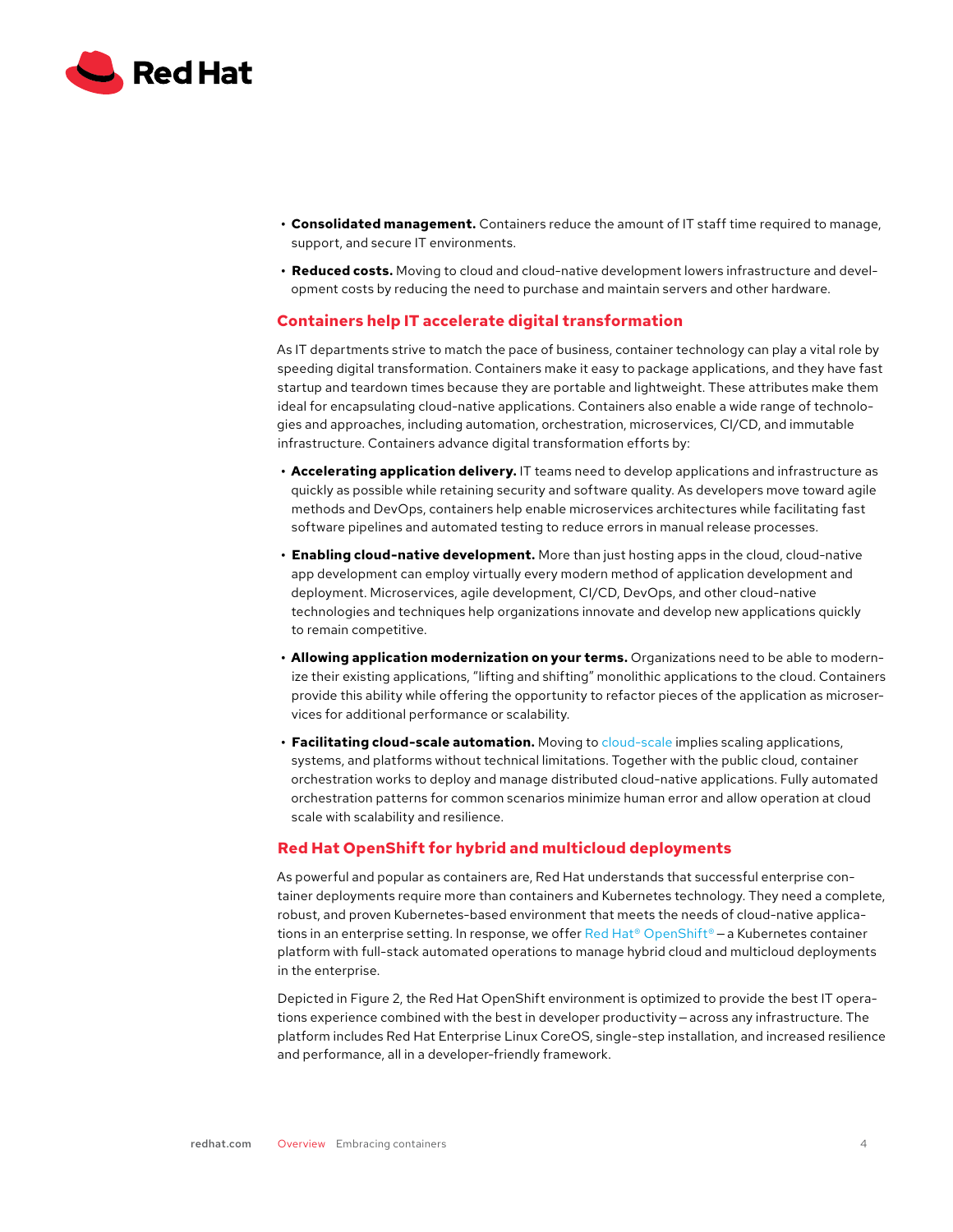



Red Hat OpenShift provides:

- **• A cloud experience, everywhere.** Red Hat OpenShift consists of an enterprise-grade Linux operating system along with container runtime, networking, monitoring, registry, and authentication and authorization solutions. Automated life-cycle management yields increased security, tailored operation solutions, easy-to-manage cluster operations, and application portability.
- **• Enterprise Kubernetes.** In keeping with its enterprise focus, Red Hat OpenShift leads with a security-focused and fully supported Kubernetes platform. Together with a Red Hat Enterprise Linux foundation, we offer expert [training](https://www.redhat.com/en/services/training-and-certification) and [consulting](https://www.redhat.com/en/services/consulting) for those who require further support.
- **• On-demand application stacks.** Red Hat OpenShift lets you develop your apps with the languages and tools you want while deploying through self-service container images. Use pre-created quickstart application images (Java<sup>TM</sup>, Node.js, .NET, Ruby, Python, PHP, and more), quickstart application templates of your favorite application frameworks (Apache HTTP Server, Jenkins, CakePHP, Dancer, Ruby on Rails), [Red Hat Middleware](https://www.redhat.com/en/products/middleware) as cloud-based services in containers, and classic relational and modern NoSQL databases.
- **• [Red Hat Runtimes.](https://www.redhat.com/en/products/runtimes)** Developers need multiple tools, languages, and frameworks to implement their business applications and move existing monolithic applications to microservices and the cloud. Red Hat Runtimes provides a set of comprehensive frameworks, runtimes, and programming languages for developers, architects, and IT leaders.